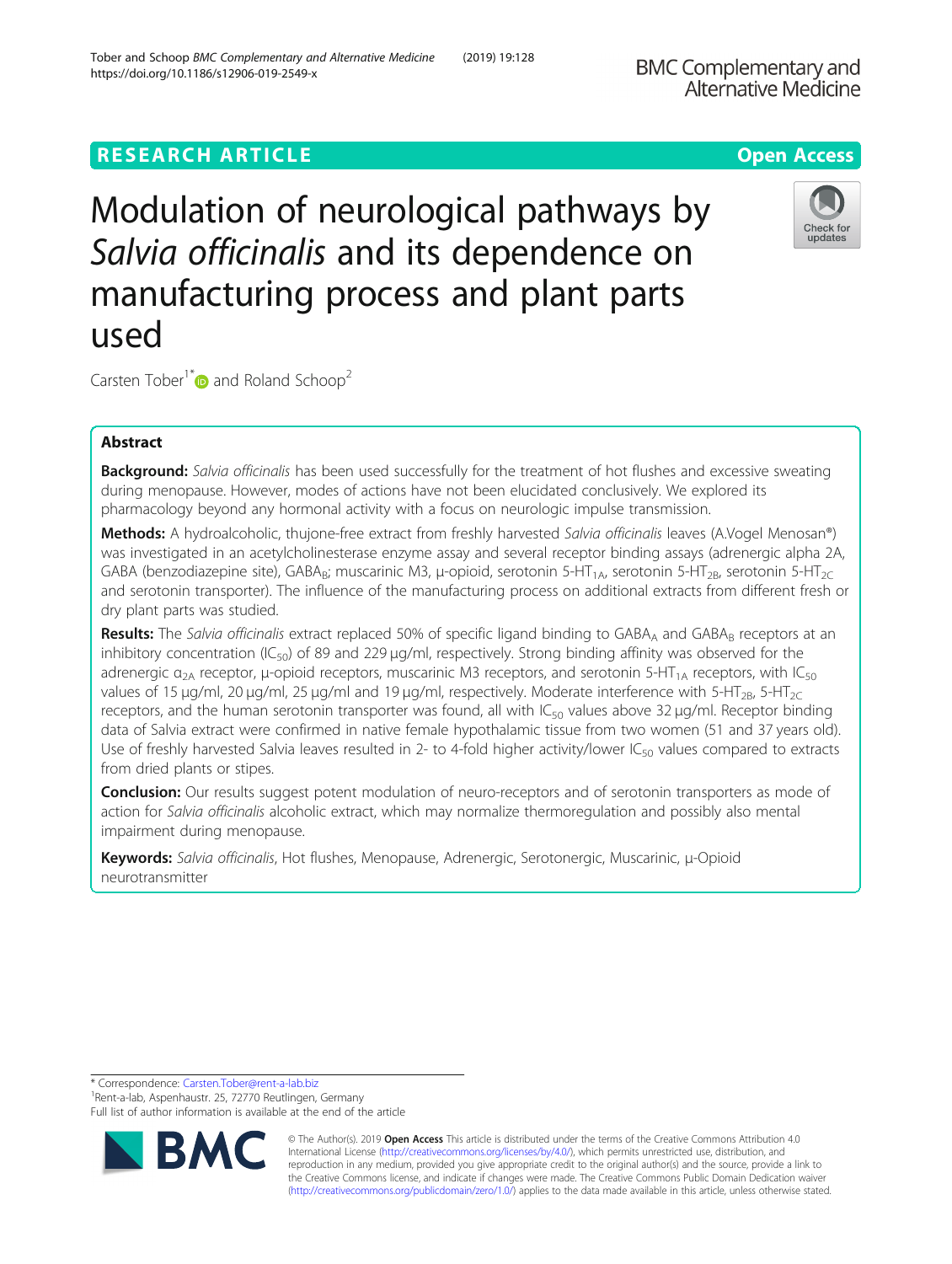### Background

Hot flushes are the most often mentioned and pivotal symptoms of the menopausal syndrome and are defined as a sudden feeling of heat or burning that starts in the head, neck, upper chest, or back. Sometimes hot flushes are accompanied by red, blotchy skin or palpitation [\[1](#page-8-0)]. In fact, an increase of core body temperature has been observed, preceded by chilliness as hot flushes subside [[2,](#page-8-0) [3\]](#page-8-0). They appear to evolve from disturbed thermoregulation in the hypothalamic region, which is equipped with thermosensitive neurons [[4\]](#page-8-0). Symptoms like sleep disturbance, emotional lability and even depression further add to the syndrome and a high proportion of women are urged to seek medical help [\[5](#page-8-0)].

The etiology of hot flushes is unknown, although several mechanisms have been discussed. The reduction of hot flushes with estrogen replacement therapy suggests a hormonal etiology. However, blood levels of estrogens do not appear to correlate with hot flushes [\[6](#page-8-0)]. It seems more likely that the decreased estrogen concentrations trigger fundamental alterations within the thermoregulatory system via the hypothalamus and/or in the periphery. The serotonergic and noradrenergic systems are believed to play an immediate role in the maintenance of temperature regulation in the brain, as well as in the periphery. There is supporting evidence that estrogens regulate these two systems by modulating the production, release, and reuptake of serotonin and noradrenaline and the activity of their receptors. Therefore, drugs that are able to restore the altered levels of serotonin and/or noradrenaline caused by estrogen withdrawal are believed to be effective in the treatment of hot flushes.

Therapy of menopausal symptoms increasingly abstains from classical hormone replacement therapy (HRT), taking into account the reported side effects, like breast cancer or heart disease [\[7](#page-8-0)]. Although the risk seems to depend on hormonal preparation, composition, and application, as well as on patient characteristics, a basic suspicion remains and novel, tolerable alternatives are sought. Clinical studies have tested selective serotonin reuptake inhibitors (SSRIs) [\[8](#page-8-0)], as well as anticholinergic drugs (muscarinic receptor antagonist, oxybutynin) and antihypertonica (α2-receptor agonist like clonidine) with encouraging results; however, indications have so far not been granted by regulatory agencies  $[9-12]$  $[9-12]$  $[9-12]$  $[9-12]$ .

Firstly, from a pharmacological point of view the investigation of neurotropic substances makes a lot of sense because cholinergic and adrenergic nerve terminals are adjacent to sweat glands [[13](#page-8-0), [14](#page-8-0)]. Secondly, norepinephrine, dopamine, 5-hydroxytryptamine (serotonin), and acetylcholine are involved in thermoregulation in the hypothalamus [[15](#page-8-0), [16](#page-8-0)]. Whether and where (centrally or at the periphery) a substance will be active finally depends on the ability to cross the blood-brain barrier.

Considering the multifactorial pathological process behind menopausal complaints, multicomponent herbal preparations could present an interesting therapy option. Salvia officinalis and Cimicifuga racemosa as well as phytoestrogens (e.g., from soya), have been used successfully for decades to treat menopausal complaints. Salvia officinalis has traditionally been used against excessive sweating and hot flushes in menopause, to improve lipid status and liver function and for increase of mental capacity as referenced in [[17](#page-8-0)]. In clinical trials a hydroethanolic, thujone-free extract (A.Vogel Menosan®) reduced hot flush intensity and frequency by 64% after 2 months [[18,](#page-9-0) [19\]](#page-9-0). A Salvia ethanolic extract has been administered over 2 months to decrease symptoms associated with premenstrual syndrome in women, 18–35 years of age [\[20](#page-9-0)]. No conclusive pharmacodynamic mode of action has been identified so far. Rahte observed no effects on serotonin re-uptake, very limited acetylcholinesterase (AChE) inhibition, and estrogenic activity in only one subfraction, which was lost in the total extract [\[21](#page-9-0)]. Others, however, have also seen AChE inhibition of Sal*via* phenolic mono- and di-terpenes in mice  $[22, 23]$  $[22, 23]$  $[22, 23]$  $[22, 23]$ , suggesting beneficial effects in Alzheimer's disease and for cognitive functions [\[24](#page-9-0)]. Overall, results are contradictory and seem largely to depend on the manufacturing processes and/or plant species and plant parts used. Biologically active substances in Salvia comprise mono-, diand triterpenes like 1,8–cineol, carnosic acid, carnosol or ursolic acid as well as phenolic compounds including caffeic- or rosmarinic acid or flavonoids (e.g. quercetin) [[25](#page-9-0)]. Finally, essential oils are considered to contribute to the pharmacological spectrum of the plant [[26\]](#page-9-0).

In our experiments, we aimed to screen the actions of a proprietary Salvia officinalis extract (A.Vogel Menosan<sup>®</sup>) on elements of neurologic impulse transmission and to identify influences of the production process on these actions.

### Methods

A thujone-free sage spissum extract (A. Vogel Menosan®, batch 041941) and the originating ethanolic tincture (67% EtOH V/V, batch 040116) were prepared from freshly harvested outer sage leaves (Salvia officinalis Folium rec.) at a drug extractant ratio (DER) 1:17. Dry mass content of the spissum extract was 19.2% [m/m] and total (α and β) thujone was  $<$  20 ppm. The plant material was sourced from organic cultivations in Switzerland, verified and manufactured by A.Vogel AG (Roggwil, Switzerland). A.Vogel AG also provided tinctures from fresh plants [FE 150917 (only leaves), FE 150918 (only stipes), and FE 150916 (leaves and stipes)] and from dried plants [FE 150914 (only leaves), FE 150915 (only stipes), and FE 1509163 (leaves and stipes)], which have been produced according to the same extraction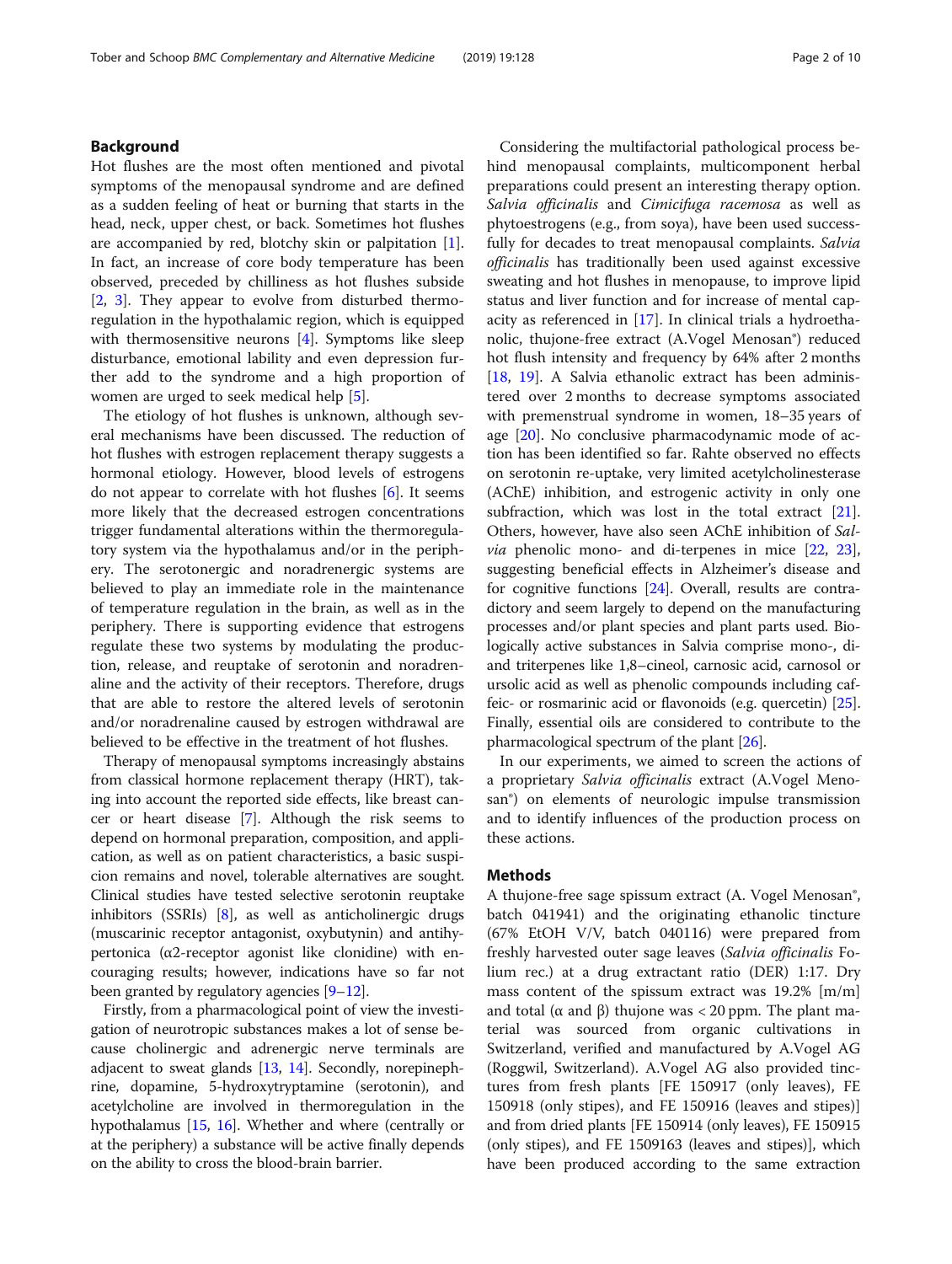The following material were used for receptor binding analysis: 1-[N-methyl-<sup>3</sup>H] scopolamine methyl chloride ([<sup>3</sup>H]-NMS, hM3) was from GE Healthcare. [<sup>3</sup>H]CGP 54626 (GABA<sub>B</sub>) was purchased from BIOTREND Chemikalien GmbH (Cologne, Germany) and stored under the recommended conditions at -20 °C. [N-methyl-<sup>3</sup>H]-Ro-15-1788 (GABA<sub>A</sub>-Bz-site), [<sup>3</sup>H]-DAMGO (μ-opioid),  $[^3H(G)]$ -MK-912 (alpha 2A), and  $[^3H]$ -imipramine (hydrochloride, [benzene ring  $^{3}H(N)$ ]-, 5-HTT) were from PerkinElmer (Rodgau, Germany). [<sup>3</sup>H]-8-OH-DPAT ([propyl-2,3-ring-1,2,3-<sup>3</sup>H], 5-HT<sub>1A</sub>) and [Nmethyl- ${}^{3}$ H]-mesulergine (5-HT<sub>2B</sub>) were from ARC Inc. (St. Louis, USA).

Recombinant human AChE was from Bio-Techne GmbH (Wiesbaden-Nordenstadt, Germany). Human adrenergic  $α<sub>2A</sub>$  receptors were from Merck Millipore. Human serotonin 5- $HT_{1A}$  receptors, human serotonin 5- $HT_{2C(e)}$  receptors, human muscarinic  $M_3$  receptors, human μ opioid receptors, and human serotonin transporters were from PerkinElmer (Rodgau, Germany). Human serotonin  $5-HT_{2B}$  receptors were from rent-alab (Reutlingen, Germany).

Diazepam-ratiopharm® (GABA<sub>A</sub>-Bz-site, non specific) was from ratiopharm GmbH (Ulm, Germany). Baclofen  $(GABA_B,$  non specific), 4-Diphenylacetoxy-N-methylpiperidine methiodide (4-DAMP, M3, non specifc and reference compound), D-Ala<sup>2</sup>,N-Me-Phe<sup>4</sup>,Gly<sup>5</sup>-ol)-ENKEP HALIN (DAGO, DAMGO, μ-opioid, reference compound), Naloxone-HCl (μ-opioid, non specific), 5- Hydroxytryptamine hydrochloride (Serotonin, 5-HT<sub>1A</sub>, non specific), WAY 161503 hydrochloride (5-HT<sub>2C</sub>, reference compound), Imipramine hydrochloride (5-HTT, non specifc and reference compound), acetylthiocholine, 5,5′-Dithiobis(2-nitrobenzoic acid) (DTNB) and neostigmine (reference compound: AChE) were from Sigma (Taufkirchen, Germany). Mianserin hydrochloride (5-  $HT_{2C}$ , 5-HT<sub>2B</sub>, non specific and reference compound 5- $HT_{2B}$ ), SR 95531 hydrobromide (GABA<sub>A</sub>-Bz-site, reference compound), CGP 54626 hydrochloride (GABAB, reference compound), (±)-8-Hydroxy-2-dipropylaminotetralin hydrobromide (8-OH-DPAT, 5-HT<sub>1A</sub>, reference compound), and Rauwolscine hydrochloride (alpha 2A, non specific and reference compound) were from BIO-TREND Chemikalien GmbH (Cologne, Germany).

Human frozen hypothalami were from a healthy 51 year old and a healthy 37-year-old woman (Tissue Solutions Ltd., Glasgow, UK). The tissue was minced in 20 ml 10 mM HEPES pH 7.4, 1 mM EDTA on ice with a disperger (20 s at 28 Trpm) and centrifuged for 15 min at 31,600×g at 4 °C. The pellet was homogenized (10

strokes with a glass-teflon homogenizer, 2000 rounds per minute) at  $4^{\circ}$ C and again centrifuged. The latter procedure was repeated once and the pellet finally resupended in 50 mM HEPES pH 7.4,  $4 \text{ mM } MgCl<sub>2</sub>$ , and 1 mM EDTA; frozen in liquid nitrogen; and stored at − 80 °C until usage.

### Acetylcholinesterase enzyme assay

Inhibition of AChE was assessed by a modified version of the colorimetric method of Ellman et al. [\[27\]](#page-9-0). AChE and effector/inhibitor were added to 100 mM phosphate buffer (pH 7.5) and 0.05% Brij L23, and the reaction was started by the addition of acetylthiocholine and DTNB. The thiocholine formed during hydrolysis of acetylthiocholine rapidly reacts with DTNB and releases a yellow 5-thio-2-nitrobenzoic acid anion. The production of this coloured anion was read after 30 min incubation at room temperature by an absorbance microplate reader (Sunrise, Tecan Deutschland GmbH, Crailsheim, Germany) at 405 nm.

The AChE enzyme assay was validated by determination of the  $IC_{50}$  value of the prototypic AChE inhibitor neostigmine.

### Receptor binding assays

The  $GABA_A$ -benzodiazepine site binding assay was performed as described by Mehta and Shank [[28\]](#page-9-0), with minor modifications. Membranes were incubated for 30 min at 22 °C in 50 mM Tris-HCl (pH 7.4) and 100 mM NaCl with 1 nM [<sup>3</sup>H]-Ro-15-1788. Non-specific binding was determined with 10 μM diazepam.

The  $GABA_B$  receptor binding assay was performed as described by Asay & Boyd [[29\]](#page-9-0) with minor modifications: On the day of the assay, membranes were thawed at room temperature and kept on ice. Membranes were then washed 3 times with 25 volumes of ice-cold assay buffer by centrifugation at  $18,000 \times g$  for 15 min at 4 °C. The pellet was resuspended and incubated for 90 min at room temperature in 20 mM Tris-HCl (pH 7.4), 120 mM NaCl, 6 mM Glucose, 4.7 mM KCl, 1.8 mM CaCl $_2$ , 1.2 mM  $MgSO_4$  and 1.2 mM  $KH_2PO_4$  with 2 nM [<sup>3</sup>H]-CGP54626. Non specific binding was determined with 10 μM baclofen.

The alpha<sub>2A</sub> receptor binding assay was performed according to the data sheet provided by the supplier of the receptor preparation, with modifications. The receptor preparation was incubated for 60 min at 30 °C in 50 mM HEPES (pH 7.4) and 5 mM  $MgCl<sub>2</sub>$  with 1 nM [<sup>3</sup>H]-MK-912. Non specific binding was determined with 3.16 μM rauwolscine.

The serotonin 5- $HT_{1A}$  receptor binding assay was performed according to the data sheet provided by the supplier of the receptor preparation, with modifications. The receptor preparation was incubated for 120 min at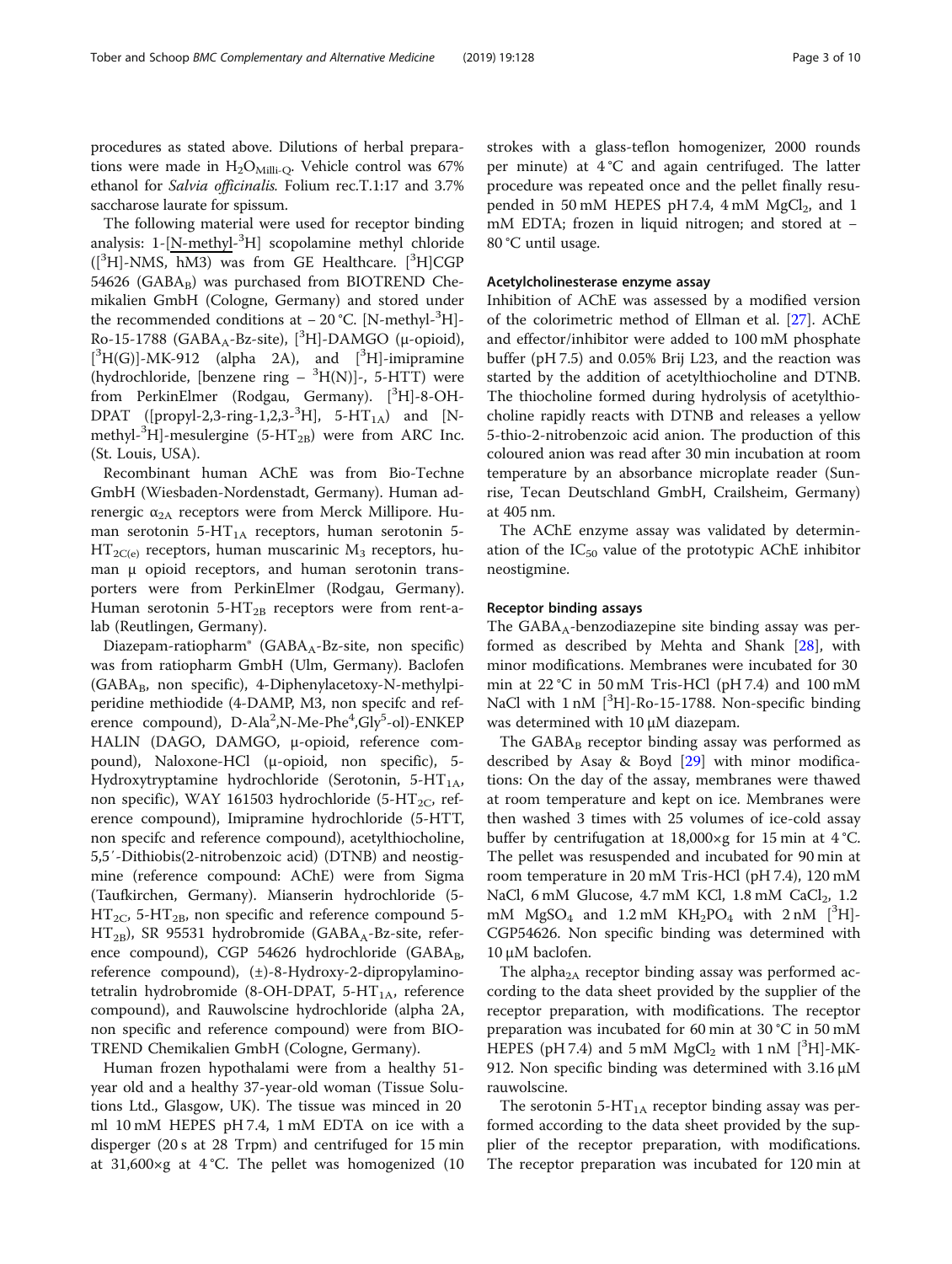37 °C in 50 mM Tris-H<sub>2</sub>SO<sub>4</sub> (pH 7.4) and 5 mM MgSO<sub>4</sub> with 0.5 nM [<sup>3</sup>H]-8-OH-DPAT in the dark. Non specific binding was determined with 10 μM serotonin.

The serotonin 5-HT<sub>2B</sub> receptor binding assay was performed as described by Wainscott et al. [[30\]](#page-9-0) with minor modifications. The receptor preparation was incubated for 120 min at room temperature in 50 mM Tris-HCl (pH 7.4),  $0.1\%$  ascorbic acid and  $10 \mu M$  pargyline with 2 nM [N<sup>6</sup>-methyl-<sup>3</sup>H]-mesulergine. Non-specific binding was determined with 10 μM mianserin.

The serotonin 5-HT<sub>2C(e)</sub> receptor binding assay was performed according to the data sheet provided by the supplier of the receptor preparation, with modifications. The receptor preparation was incubated for 120 min at 37 °C in 50 mM Tris-HCl (pH 7.4), 0.1% ascorbic acid and 10  $\mu$ M pargyline with 0.5 nM [N<sup>6</sup>-methyl-<sup>3</sup>H]-mesulergine in the dark. Non-specific binding was determined with 1 μM mianserin.

The μ-opioid receptor binding assay was performed according to the data sheet provided by the supplier of the receptor preparation, with modifications. The receptor preparation was incubated for 60 min at 27 °C in 50 mM Tris-HCl (pH 7.4) and  $5 \text{ mM } MgCl_2$  with 0.6 nM [<sup>3</sup>H]-DAMGO. Non specific binding was determined with 10 μM naloxone.

The muscarinic M3 receptor binding assay was performed according to the data sheet provided by the supplier of the receptor preparation, with modifications. The receptor preparation was incubated for 90 min at 25 °C in 50 mM Tris-HCl (pH 7.4), 2.5 mM  $MgCl<sub>2</sub>$ , and 1 mM EDTA with 0.3 nM [<sup>3</sup>H]-NMS. Non specific binding was determined with 1 μM 4-DAMP.

The 5-HTT serotonin transporter binding assay was performed according to the data sheet provided by the supplier of the receptor preparation, with modifications. The receptor preparation was incubated for 30 min at 27 °C in 50 mM Tris-HCl (pH 7.4), 120 mM NaCl and 5 mM KCl with 1.5 nM [<sup>3</sup>H]-imipramine. Non-specific binding was determined with 10 μM imipramine.

All assays were terminated by transfer of the samples onto filter plates (PerkinElmer or Whatman), presoaked in assaybuffer (GABA<sub>A</sub>, GABA<sub>B</sub>, alpha2A and muscarinic M3), treated with 0.5% BSA (μ-opioid), presoaked with 0.5% polyethyleneimine (5-HT<sub>2B</sub>, 5-HT<sub>2C(e)</sub>), or presoaked with 0.1% polyethyleneimine  $(5-HT<sub>1A</sub>, 5-$ HTT). Filters were washed four times with 200 μl of icecold 50 mM Tris-HCl pH 7.4 (GABA<sub>A</sub>, GABA<sub>B</sub>, Alpha2A, 5-HT<sub>1A</sub>, 5-HT<sub>2B</sub> 5-HT<sub>2C(e)</sub>,  $\mu$ -opioid, and muscarinic M3) or 50 mM Tris-HCl pH 7.4/0.5 M NaCl (5-HTT), and filter-bound radioactivity was determined by a microplate reader (Microbeta, Wallac, Finnland).

From every data point non-specific binding was subtracted and data normalized (100% specific binding represents the specific binding of the radioligand to the binding site of the receptor in the absence of any effector).

The  $IC_{50}$  value (concentration causing half-maximal inhibition of specific binding) was determined by nonlinear regression analysis of the competition curves using the "sigmoidal dose-response" algorithm (Graph-Pad Prism, San Diego, USA).

Every receptor binding assay was validated by suitable well-characterised reference compounds for the respective receptor. An assay was considered validated if obtained  $IC_{50}$  values for the reference compound were within ±0.5 log-units of published data and/or historical data from our laboratory.

### Results

### Acetylcholinesterase

Inhibition of AChE was assessed by a modified version of the colorimetric method of Ellmann et al. [\[27\]](#page-9-0). The enzyme assay was validated by the determination of the  $IC_{50}$  value of the prototypic AChE inhibitor neostigmine. The obtained  $IC_{50}$  value of 16 nM is in good agreement with, for example, Kishibayashi et al. [[31\]](#page-9-0), who measured an  $IC_{50}$  value of 36 nM for the inhibition of AChE by neostigmine.

Salvia spissum extract inhibited the AChE activity with an IC<sub>50</sub> value of above 400  $\mu$ g/ml; a concentration of  $400 \mu$ g dry mass/ml led to only  $33.5\% \pm 1.1\%$  inhibition (data not shown).

### Adrenergic system

The  $\alpha_{2A}$  adrenoceptor antagonist rauwolscine competed for the binding of  $[{}^3H]$ -MK-912 to Chem-1 cells expressing the human adrenergic  $\alpha_{2A}$  receptor in a concentration-dependent manner with an  $IC_{50}$  value of 8.2 nM. Salvia officinalis extract competed with the binding of the receptor-specific radioligand of the human adrenergic  $\alpha_{2A}$  receptor at a low IC<sub>50</sub> value of 15 μg/ml (Fig. [1a](#page-4-0), Table [1\)](#page-5-0), while the vehicle control (saccharose laureate) yielded an  $IC_{50}$  value corresponding to more than 1000 μg dry mass/ml (data not shown).

In membranes from native female hypothalami the reference antagonist rauwolscine and the test item, Salvia officinalis extract, competed for the binding of  $[^3H]$ -MK-912 with  $IC_{50}$  values of 3.2 nM and 224  $\mu$ g/ml, respectively (data not shown).

### Muscarinic M3 receptor

The specific muscarinic M3 receptor antagonist 4- DAMP competed for the binding of  $[{}^{3}H]$ -NMS to membranes of CHO cells expressing the human muscarinic M3 receptor in a concentration-dependent manner  $(IC_{50} = 2.1 \text{ nM}$ , data not shown). Salvia officinalis extract competed with the binding of the receptor-specific radioligand of the human muscarinic M3 receptor at a low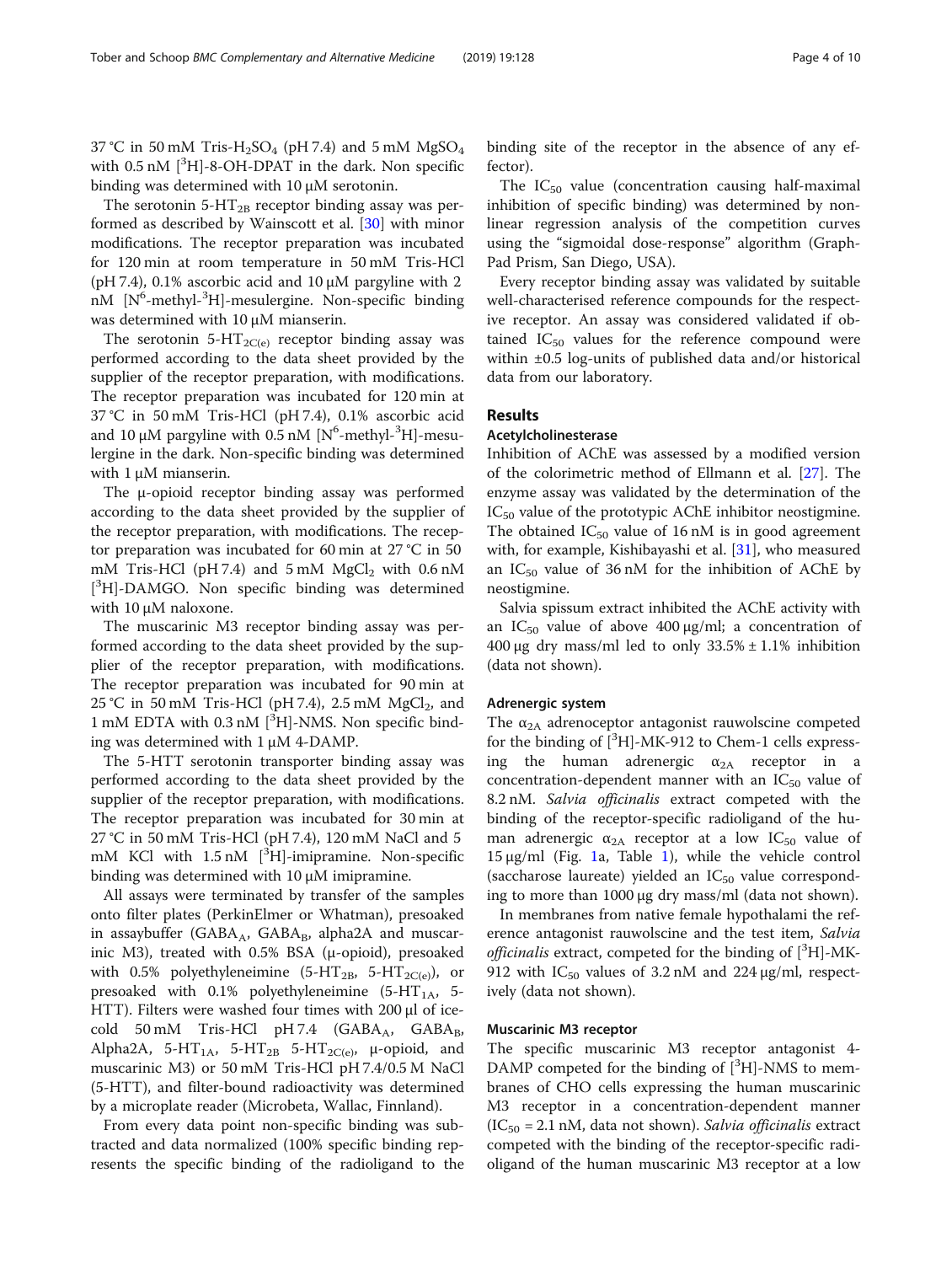<span id="page-4-0"></span>

IC<sub>50</sub> value of 25 μg dry mass/ml (Fig. [1](#page-5-0)b, Table 1), while the vehicle control (saccharose laureate) yielded an  $IC_{50}$ value corresponding to about 300 μg dry mass/ml (data not shown).

In membranes from human native female hypothalami, the reference antagonist 4-DAMP and the test item, Salvia off. Extract, competed for the binding of [<sup>3</sup>H]-NMS with  $IC_{50}$  values of 3.9 nM and 129  $\mu$ g/ml, respectively (data not shown).

### Opioid system

DAMGO, an enkephalin analog that is a selective agonist at μ-opioid receptors, competed for the binding of [<sup>3</sup>H]-DAMGO to membranes of CHO-K1 cells

expressing the human μ-opioid receptor in a concentration-dependent manner. The obtained  $IC_{50}$ value of 0.9 nM is in accordance with published data [[32](#page-9-0)]. Salvia extract competed with the radioligand for μ-opioid binding sites with an  $IC_{50}$  value of 20 μg/ml (Fig. 1c and Table [1\)](#page-5-0). In membranes from human native female hypothalami, no binding sites for  $[^3H]$ -DAMGO could be detected (data not shown), indicating either the absence of the μ-opioid receptor in the hypothalamus or a degradation of the binding site during the tissue handling procedure. In the former case, the action of the extract would be located in signal transduction rather than in central thermoregulation.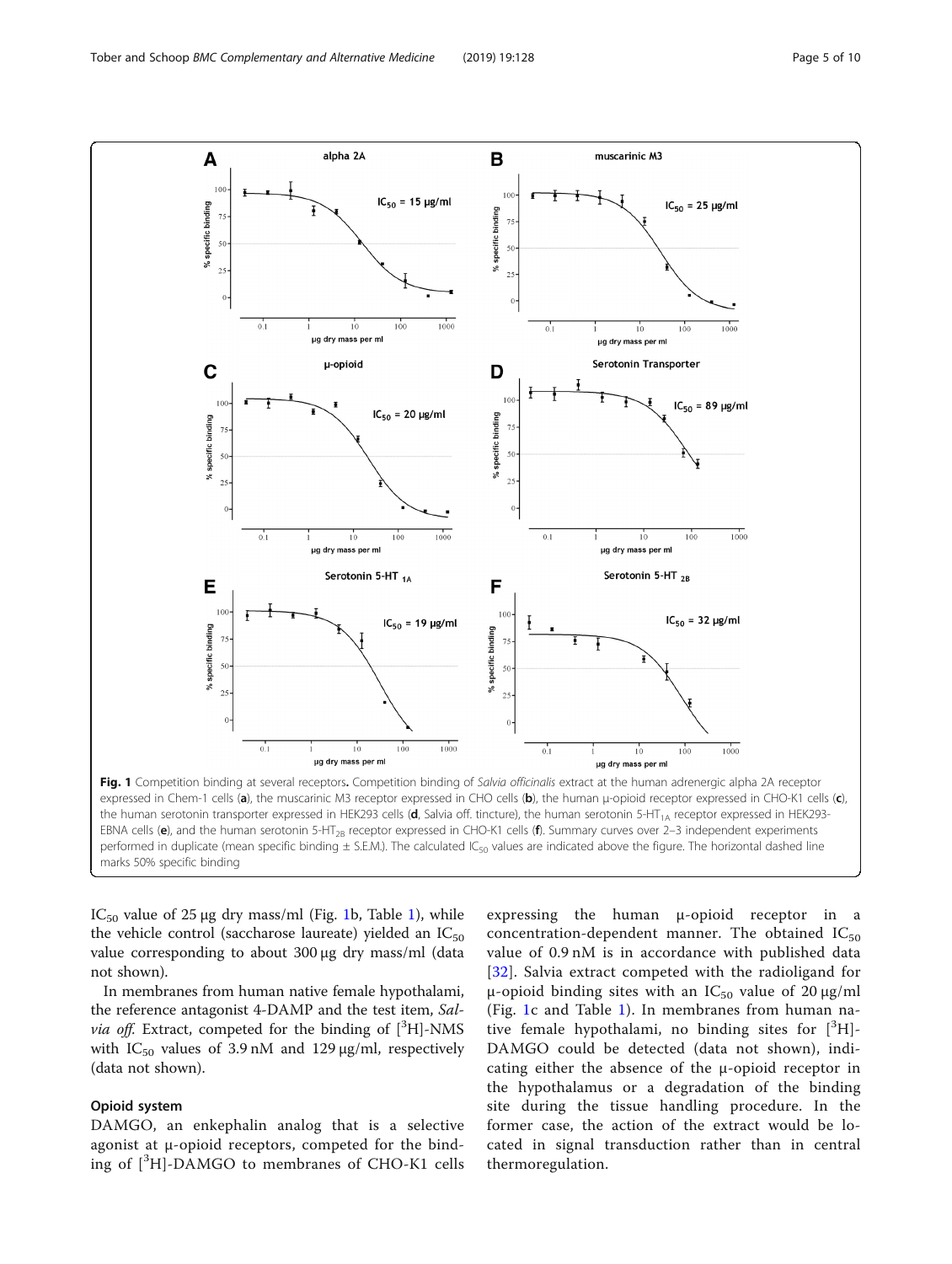Data table to Fig. [1](#page-4-0) supplemented by competition binding of Salvia officinalis extract at the GABA<sub>A</sub> (Bz-site) receptor, the GABA<sub>B</sub> receptor, the human serotonin 5-HT<sub>2B</sub> receptor expressed in CHO-K1 cells, and inhibition of acetylcholinesterase. Data are  $IC_{50}$  values and 95% confidence intervals of summary curves over 2–3 independent experiments performed in duplicate

### GABA (γ-aminobutyric acid), GABAergic system

Representative of the GABAergic system, the binding of the Salvia officinalis extract to the benzodiazepine site of the  $GABA_A$  receptor and the  $GABA_B$  receptor was investigated, and relatively high  $IC_{50}$  values of 89  $\mu$ g/ml and 229 μg/ml, respectively, were obtained (Table 1). The assays were validated by the  $IC_{50}$  determination of the reference compounds diazepam (Bz-site of  $GABA_A$ ) and CGP-54626 (GABA<sub>B</sub>); IC<sub>50</sub> values of 39 nM and 4.7 nM, respectively, were obtained (data no shown).

#### Serotonergic system

Serotonin reuptake was investigated via a serotonin transporter binding assay. The binding assay delivers comparable data to direct uptake measurements, but is much easier to handle. The tricyclic antidepressant imipramine – a reference inhibitor of serotonin transporters  $-$  competed for the binding of  $[{}^{3}H]$ -imipramine to human serotonin transporters expressed in HEK293 cells in a concentration-dependent manner (Fig. [1](#page-4-0)). The calculated  $IC_{50}$  value of 2.9 nM is in good agreement with Tatsumi et al. [\[33](#page-9-0)], who determined a  $K_D$  of 1.4 nM for [<sup>3</sup>H]-imipramine binding to human serotonin transporters. Due to interference of the spissium with the assay system, the tincture was investigated and an IC<sub>50</sub> value of 89 μg/ml was determined for the competition, with  $\left[\begin{smallmatrix} 3\1 \end{smallmatrix}\right]$ -imipramine binding to human serotonin transporters (Fig. [1d](#page-4-0), Table 1). In serotonin reuptake experiments with synaptosomes, even lower IC<sub>50</sub> values of around 30 μg/ml were obtained for the extract (data not shown).

To complete the investigation of the serotonergic system, the binding of the Salvia officinalis to one member of the 5-HT<sub>1</sub>-family, namely the 5-HT<sub>1A</sub>-receptor, and to two members of the  $5-HT<sub>2</sub>$ -family, namely the 5- $HT_{2B}$  and the 5-HT<sub>2C(e)</sub> receptors, was investigated. Binding assays were validated by  $IC_{50}$  determinations with specific reference compounds for each respective receptor: 8-OH-DPAT (5-HT<sub>1A</sub>, 0.7 nM), mianserin (5- $HT_{2B}$ , 6.5 nM) and WAY 161503 (5-HT<sub>2C(e)</sub>, 163 nM).

Salvia officinalis extract competed for binding to the 5-HT<sub>1A</sub> receptors, 5-HT<sub>2B</sub> receptors and 5-HT<sub>2C(e)</sub> receptors with  $IC_{50}$  values of 19 μg/ml, 32 μg/ml, and 60 μg/ml, respectively (Fig. [1e](#page-4-0) and f; Table 1).

In membranes from human native female hypothalami, no specific binding of the radioligand for the  $5-HT_{1A}$ , [ 3 H]-8-OH-DPAT, could be observed, indicating the absence of the serotonin  $5-HT_{1A}$  receptor at least in the investigated preparation. In contrast, binding of  $[^3H]$ mesulergine to the native female hypothalami preparation could be displaced by WAY 161503, the reference compound for the serotonin  $HT_{2C}$  receptor (IC<sub>50</sub> = 347 nM). Salvia officinalis extract, competed for the binding of  $[^3H]$ -mesulergine, with a low IC<sub>50</sub> value of 28 µg/ml (data not shown).

### Human native hypothalamic membranes

The initial experiments were mostly performed on human receptors originating from expression systems, (e.g., DNA encoding a human receptor is introduced into CHO cells and overexpressed therein, resulting in a relatively artificial system [[34\]](#page-9-0)). Therefore, we decided to confirm the results using membrane preparations from healthy human female hypothalami. In most cases (5-  $HT_{2C}$ , 5-HTT, and muscarinic M3) the reference compounds displayed 2- to 3-fold lower affinities to the native human receptors than to the human recombinant receptors. Subsequently, the  $IC_{50}$  values of Salvia officinalis were 2- to 5-fold higher, as well. At the serotonin 5-HT<sub>2C</sub> receptor an about 1.8-fold lower  $IC_{50}$  value was measured in the native human tissue compared to the recombinant receptor preparation. In one case (adrenergic alpha 2A), a 2.6-fold lower  $IC_{50}$  value and a 17-fold higher  $IC_{50}$  value were measured for the native human tissue compared to the recombinant receptor preparation for the reference compound and the Salvia officinalis extract, respectively. In two cases (μ-opioid and serotonin 5-HT<sub>1A</sub>), no specific binding could be observed with the radioligands for the respective receptors, indicating the absence of those receptors at least in the native hypothalamic membrane preparation used. One reason could be the total absence of μ-opioid and serotonin 5-HT<sub>1A</sub> receptors in human female hypothalamus, indicating a peripheral rather than central role for these receptors in thermoregulation. Another reason could be

<span id="page-5-0"></span>

| receptor or Transporter      | $IC_{50}$ , µg dry mass/ml |  |
|------------------------------|----------------------------|--|
| Adrenergic alpha 2A          | $15(8.7-24.5)$             |  |
| GABA (Bz-site)               | 89 (64 - 124)              |  |
| GABAR                        | 229 (119-440)              |  |
| Muscarinic M3                | 25 (19-72)                 |  |
| µ-opioid                     | $20(12-35)$                |  |
| 5-HTT                        | 89 (28 - 283)              |  |
| Serotonin $5-HT_{1A}$        | 19<br>$(12 - 32)$          |  |
| Serotonin 5-HT <sub>2R</sub> | 32<br>$(14 - 71)$          |  |
| Serotonin 5-HT <sub>2C</sub> | 60<br>$(25 - 146)$         |  |
| Enzyme                       |                            |  |
| Acetylcholinesterase         | >400                       |  |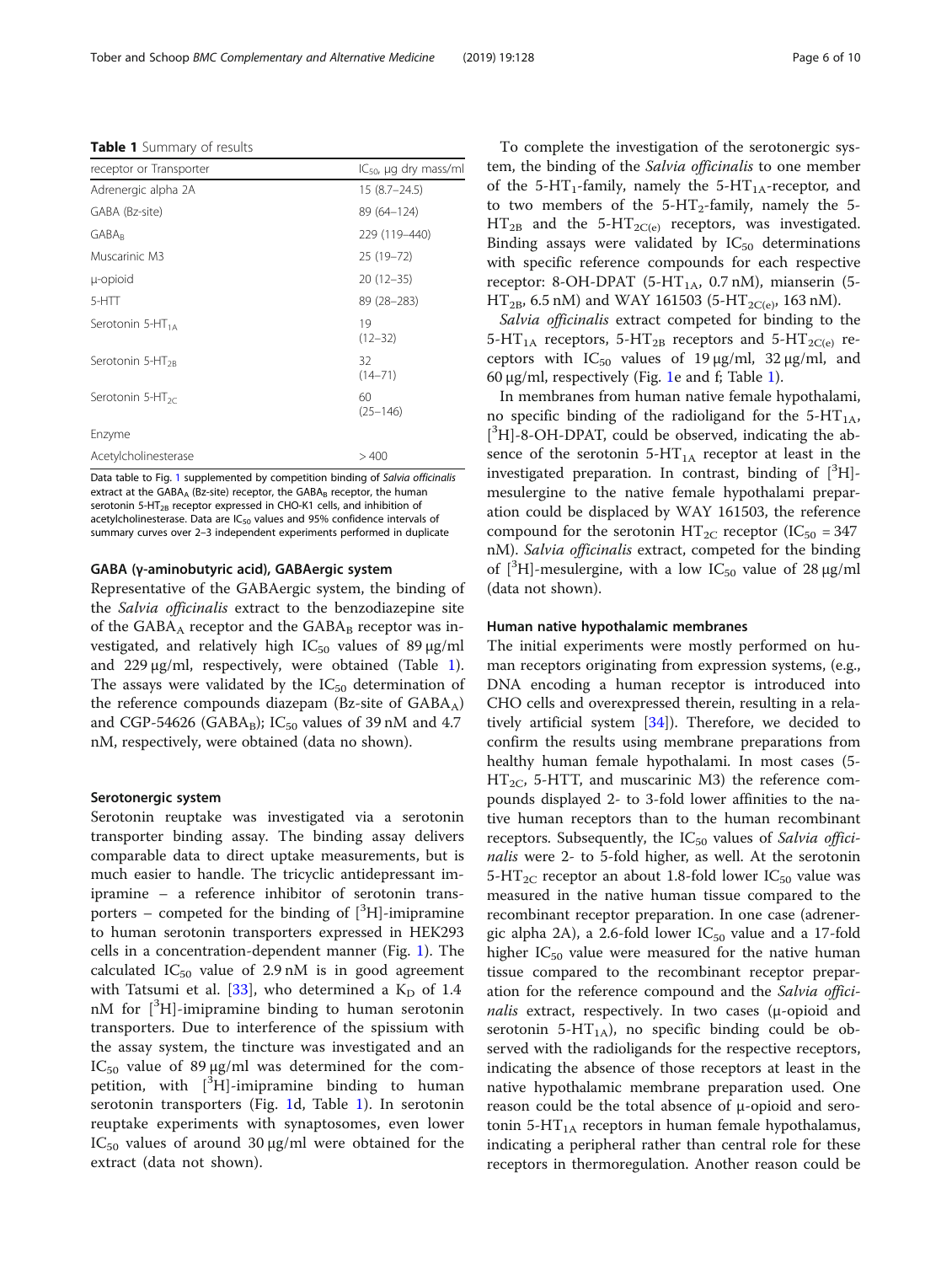that the sample treatment, especially the time between sample taking and shock freezing, was too long, which resulted in degradation of these receptors and/or the binding sites or surroundings of these receptors. The time period between sample taking and shock freezing could also be responsible for lower affinity of the reference compound and test item to some receptors.

Altogether, however, data initially gained on human recombinant receptors could be confirmed on native female hypothalamic receptors, underlining the significance of the findings regarding the influence of Salvia extract on central thermoregulation.

### Influence of manufacturing process

In a second step, we investigated whether the manufacturing process has an influence on receptor binding affinity. In particular, we were interested in whether there is a difference between extracts of dry or fresh material and between the various plant parts used. Freshlyharvested and dried above-ground plant parts were dissected into stipes alone and leaves alone or were left as stipes and leaves. The plant material was subjected to hydroalcoholic (67% v/v) extraction and was then examined for receptor binding potency in the binding assays for the adrenergic alpha<sub>2A</sub>, muscarinic M3, and  $\mu$ -opioid receptors. An unequivocal pattern of inhibition resulted, with highest binding affinities seen for extracts prepared from freshly harvested Salvia officinalis in comparison to samples obtained from dried plants (Fig. [2,](#page-7-0) Table [2](#page-7-0)). Superior effects were seen on the level of all three receptors tested. Regarding the plant parts used, leaves yielded superior effects over stipes, while the combination gave an average inhibition.

For example, alcoholic extracts prepared from freshly harvested Salvia officinalis leaves produced lowest  $IC_{50}$ values of 11 μg/ml,  $22 \mu g$ /ml, and  $16 \mu g$ /ml for the adrenergic alpha<sub>2A</sub>, muscarinic M3, and μ-opioid receptor, respectively. For comparison, the same manufacturing applied to dried Salvia officinalis stipes yielded  $IC_{50}$ values of 45 μg/ml, 83 μg/ml and 33 μg/ml for the adrenergic alpha<sub>2A</sub>, muscarinic M3, and the  $\mu$ -opioid receptor, respectively, which were up to 4 times higher (Table [2\)](#page-7-0).

### **Discussion**

The aim of our investigation was to screen a proprietary extract prepared from freshly harvested Salvia officinalis leaves (A.Vogel Menosan®) for a variety of elements involved in neurological impulse transmission to explain in vivo observed benefits on vasomotor and cognitive complaints.

The strongest effects were seen for muscarinic M3, adrenergic  $α<sub>2A</sub>$ , and μ-opioid receptors. Salvia officinalis competed for the radioligands to the specifc binding sites with  $IC_{50}$  values around 20  $\mu$ g/ml. The observed inhibitory concentrations were much lower than  $IC_{50}$ values reported so far. For example, for muscarinic receptors an  $IC_{50}$  value of 2000  $\mu$ g/ml has been reported [[35\]](#page-9-0), which is not likely to play a significant physiological role in vivo. All affected receptors play important roles in thermoregulation and menopause pathogenesis at varying locations and nodal points.

Cholinergic and adrenergic nerve terminals are immediately distributed to eccrine sweat glands and muscarinic antagonists scopolamine or hyoscyamine were found to directly inhibit sweating via interaction with M3 [\[13](#page-8-0), [14\]](#page-8-0). Likewise, adrenergic agonists (clonidine) were able to reduce the number of provoked hot flushes [[9\]](#page-8-0) through action on the  $\alpha_{2A}$  adrenergic receptor. With its concomitant action on M3 and adrenoceptor alpha2A, we suggest that Salvia components affect sweating directly at the peripheral site of action.

Salvia extract also competed with the radioligand for μ-opioid binding sites at a low IC<sub>50</sub> value of 20 μg/ml. This finding is interesting in view of μ-opioid ligands (e.g., β-endorphines) playing a central role in thermoregulation [\[16](#page-8-0)]. Black cohosh extracts have recently been found to bind to μ-opioid receptors, albeit at considerably higher concentrations of 165.9  $\mu$ g/ml [\[36\]](#page-9-0). Black cohosh has – just like Salvia – successfully been used in menopausal complaints like hot flushes. μ-opioid receptors, together with muscarinic M3 mentioned above and adrenoceptor alpha2, are prominently expressed in the hypothalamus region to control neuronal thermoregulation. Only limited knowledge on blood-barrier passage of Salvia officinalis is available, but some (etheric oils and monoterpenes like 1,8-cineol) have the potential to indeed reach the hypothalamic region due to their size and structure [[37](#page-9-0)]. In addition to peripheral effects on gland secretion we thus postulate a central nervous activity of Salvia, which would not only explain effects on vasomotor complaints, but also on cognitive and mood levels.

Versatile but still specific effects were finally seen on the level of the serotonergic system, with potent inhibition primarily of serotonin  $5-HT_{1A}$  receptor rather than on serotonin 5-HT<sub>2B</sub> or 5-HT<sub>2C</sub>. Serotonin transporters were affected, with  $IC_{50}$  values between 30 and 89  $\mu$ g/ml (uptake into synaptosomes and binding to the transporter, respectively). However, negligible effects of Salvia extract were found on AChE enzyme. Our AChE data are in contrast to data for S. lavendula essential oil administered to rats, but in agreement with own in vitro studies to show minimal inhibition of Menosan® at concentrations of  $100-200 \mu g/ml$  [[21\]](#page-9-0). On the other side, Rahte [\[21](#page-9-0)] did not observe any effect on serotonin uptake into recombinant HEK293-cells expressing hSERT receptors for concentrations up to 125 μg/ml. Overall, the combined action on the serotonergic system seems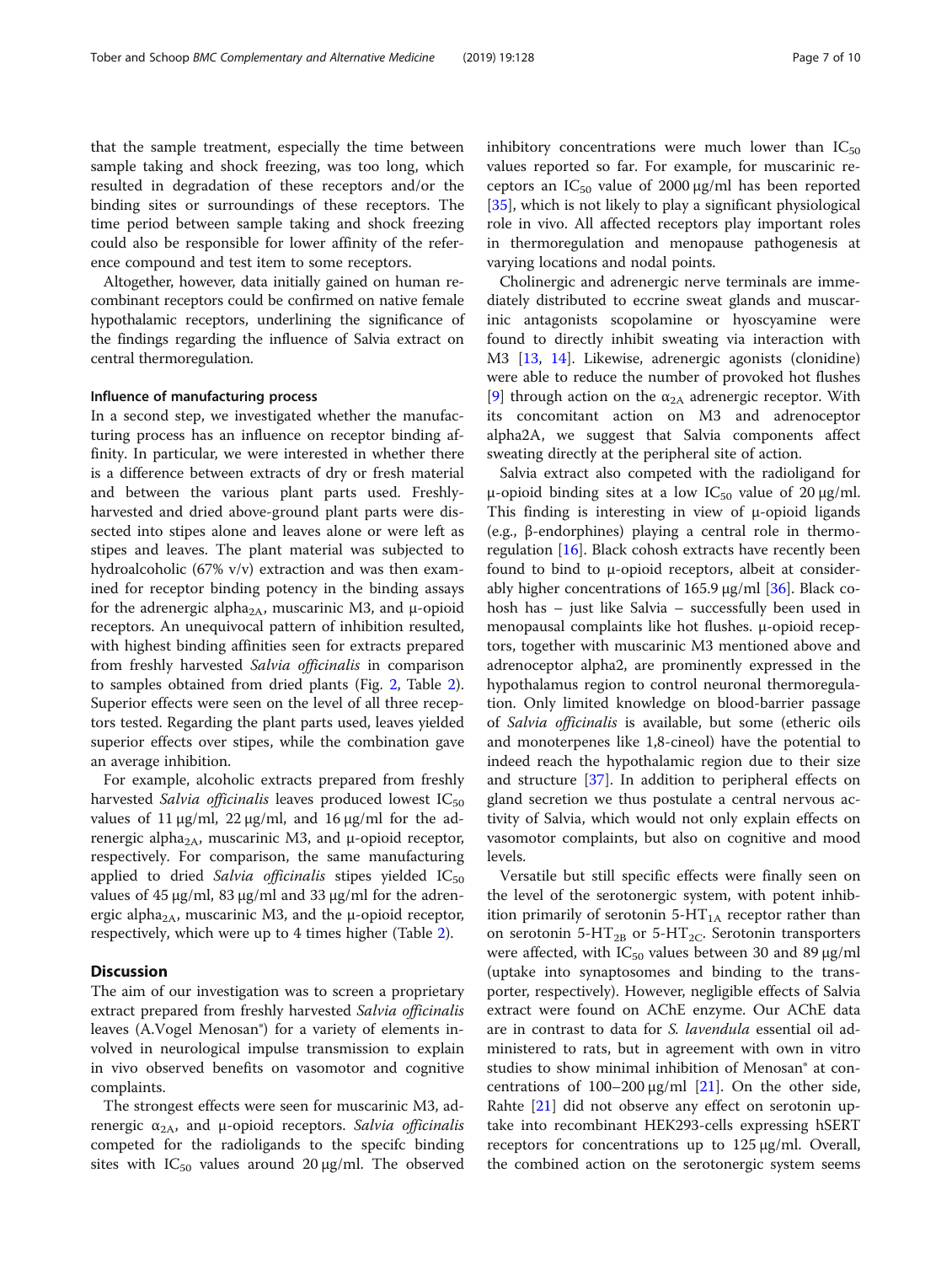<span id="page-7-0"></span>

duplicate (mean specific binding  $\pm$  S.E.M.)

| Table 2 Influence of the manufacturing process (Data table to Fig. 2) |  |
|-----------------------------------------------------------------------|--|
|-----------------------------------------------------------------------|--|

| alpha 2A                |                              | Muscarinic M3           |                             | u-opioid                |                             |
|-------------------------|------------------------------|-------------------------|-----------------------------|-------------------------|-----------------------------|
| Test item               | $IC_{50r}$<br>µg dry mass/ml | Test item               | $IC_{50}$<br>µg dry mass/ml | Test item               | $IC_{50}$<br>µg dry mass/ml |
| Leaves (fresh)          | 11                           | Leaves (fresh)          | 22                          | Leaves (fresh)          | 16                          |
| Leaves + Stipes (fresh) | 16                           | Leaves + Stipes (fresh) | 28                          | Leaves + Stipes (fresh) | 17                          |
| Leaves + Stipes (dry)   | 29                           | Leaves (dry)            | 41                          | Leaves + Stipes (dry)   | 20                          |
| Leaves (dry)            | 30                           | Leaves + Stipes (dry)   | 44                          | Leaves (dry)            | 24                          |
| Stipes (dry)            | 45                           | Stipes (fresh)          | 61                          | Stipes (dry)            | 33                          |
| Stipes (fresh)          | 46                           | Stipes (dry)            | 83                          | Stipes (fresh)          | 54                          |

Competition binding of different ethanolic Salvia officinalis extracts (highlighted in bold and italic: bold of fresh leaves, italic of dry stipes) at the adrenergic alpha 2A receptor, the muscarinic M3 receptor, and the human μ-opioid receptor. Data are the IC<sub>50</sub> values of summary curves over 2 independent experiments performed in duplicate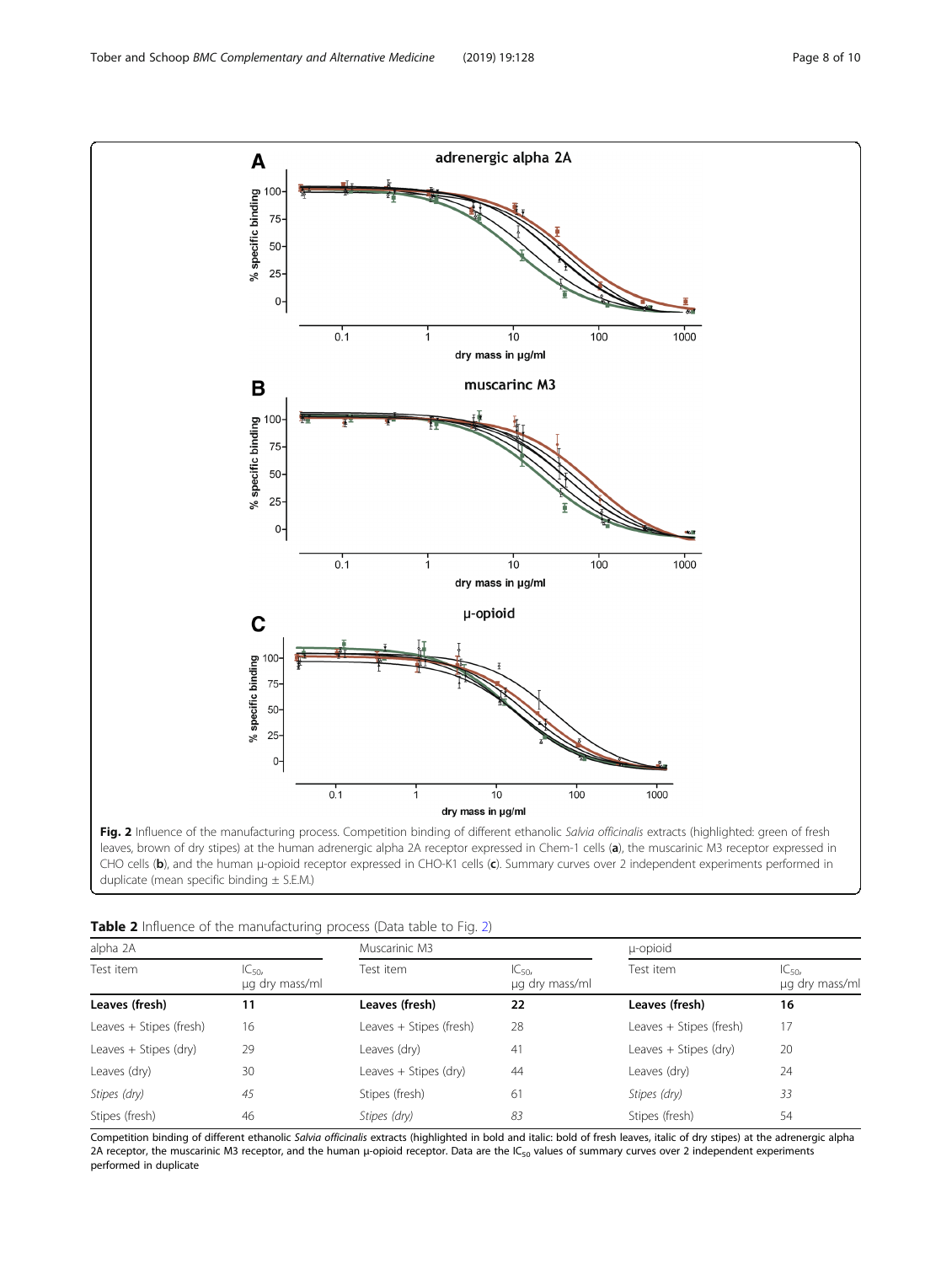<span id="page-8-0"></span>especially interesting for the treatment of hot flushes: an effect primarily on the presynaptic  $5-HT_{1A}$  and influence of re-uptake, and to a lesser extent on postsynaptic 5-  $HT_2$  receptors.

Negligible effects were finally obtained on  $GABA_A$  and  $GABA_B$  receptors (IC<sub>50</sub> values of 89 and 229 μg/ml for the Salvia extract). Therefore, inhibition of GABA receptors seem to contribute less to the overall pharmacological profile of Salvia officinalis.

Overall, our results suggest for the first time a broad pharmacodynamic spectrum for Salvia officinalis, with specific effects seen on adrenergic  $\alpha_{2A}$ , muscarinic M3, and μ-opioid receptors, as well as on serotonin neurotransmission. This is of primary interest, as no significant estrogenic activity of Salvia off. Could be shown [[21\]](#page-9-0). Compared to usually high-dosed monodrugs, a wider activity range can be achieved with a combination of active ingredients in one plant extract. This also eliminates side effects due to lower doses of the single compounds in most cases. In addition, phytopharmaca follow the rationale that a complex multifactorial pathophysiology (like in the case of hot flushes) can be managed more effectively through the use of correspondingly composed multidrug mixtures [[38](#page-9-0)]. This concept aligns well with modern treatment options in the therapy of AIDS, cancer, or hypertension, which successfully use 3–5 single synthetic ingredients.

The degree of inhibition (i.e., the affinity to these receptors, as measured by receptor binding) depends crucially on the manufacturing process, as well as on the source of plant material. The highest binding affinities (lowest  $IC_{50}$  values) were found for hydroethanolic extracts from fresh plant leaves. Dry plant material and/or supplementing leaves with stipes leads to lower affinities (higher  $IC_{50}$  values). Differences apply to all investigated receptors and are on the order of 2- to 4-fold, therefore, extracts from fresh leaves are likely to be more than 2- to 4-fold more active than (for example) extracts from dry stipes. Our results demonstrate a strong bioactivity of Sal*via officinalis* despite depletion of  $\alpha/\beta$ -thujone in the researched product. Further research on thujone-free Salvia species may be warranted to corroborate our findings.

### Conclusions

Salvia officinalis influences neurological pathways that are known targets of effective pharmaceuticals utilized in the treatment of menopause and hot flushes. Maximal extract activity is achieved when extracts are manufactured from freshly harvested sage leaves.

#### Abbreviations

5-HTT: Serotonin transporter; AChE: Acetylcholinesterase; DTNB: 5,5′- Dithiobis(2-nitrobenzoic acid); HRT: Hormone replacement therapy; IC<sub>50</sub>: Concentration causing half-maximal inhibition; SSRIs: Selective serotonin reuptake inhibitors

#### Acknowledgements

The study was funded by A.Vogel AG (Roggwil, Switzerland), the holder of the marketing authorization of the study preparation.

#### Author's contributions

CT designed and performed the experiments, analyzed the data and drafted the manuscript. RS participated in the study design and drafted the manuscript. Both authors read and approved the final manuscript.

#### Availability of data and materials

The datasets used and/or analysed during the current study are available from the corresponding author on reasonable request.

#### Ethics approval and consent to participate

Not applicable

#### Consent for publication

Not applicable.

#### Competing interests

The authors declare that they have no competing interests.

#### Author details

<sup>1</sup>Rent-a-lab, Aspenhaustr. 25, 72770 Reutlingen, Germany. <sup>2</sup>A.Vogel AG Grünaustrasse, 9325 Roggwil, Switzerland.

#### Received: 15 March 2019 Accepted: 4 June 2019 Published online: 13 June 2019

#### References

- 1. Shanafelt TD, Barton DL, Adjei AA, Loprinzi CL. Pathophysiology and treatment of hot flashes. Mayo Clin Proc. 2002;77(11):1207–18.
- 2. Freedman RR, Norton D, Woodward S, Cornelissen G. Core body temperature and circadian rhythm of hot flashes in menopausal women. J Clin Endocrinol Metab. 1995;80(8):2354–8.
- 3. Freedman RR. Biochemical, metabolic, and vascular mechanisms in menopausal hot flashes. Fertil Steril. 1998;70(2):332–7.
- 4. Lomax P, Schonbaum E. Postmenopausal hot flushes and their management. Pharmacol Ther. 1993;57(2–3):347–58.
- 5. Hahn PM, Wong J, Reid RL. Menopausal-like hot flashes reported in women of reproductive age. Fertil Steril. 1998;70(5):913–8.
- 6. Andrikoula M, Prelevic G. Menopausal hot flushes revisited. Climacteric. 2009;12(1):3–15.
- 7. The 2012 Hormone therapy position statement of: the North American Menopause Society. Menopause 2012; 19(3):257–271.
- 8. Carroll DG, Kelley KW. Use of antidepressants for management of hot flashes. Pharmacotherapy. 2009;29(11):1357–74.
- 9. Freedman RR, Woodward S, Sabharwal SC. Alpha 2-adrenergic mechanism in menopausal hot flushes. Obstet Gynecol. 1990;76(4):573–8.
- 10. Joffe H, Guthrie KA, LaCroix AZ, Reed SD, Ensrud KE, Manson JE, et al. Lowdose estradiol and the serotonin-norepinephrine reuptake inhibitor venlafaxine for vasomotor symptoms: a randomized clinical trial. JAMA Intern Med. 2014;174(7):1058–66.
- 11. Nagamani M, Kelver ME, Smith ER. Treatment of menopausal hot flashes with transdermal administration of clonidine. Am J Obstet Gynecol. 1987; 156(3):561–5.
- 12. Laguardia KD. Treatment of hot flashes using muscarinic receptor antagonists such as oxybutynin. WO2007143486A2, 2007.
- 13. Cheshire WP, Fealey RD. Drug-induced hyperhidrosis and hypohidrosis: incidence, prevention and management. Drug Saf. 2008;31(2):109–26.
- 14. Uno H. Sympathetic innervation of the sweat glands and piloarrector muscles of macaques and human beings. J Invest Dermatol. 1977;69(1):112– 20.
- 15. Sessler DI. Temperature monitoring. In: Miller RD, editor. Miller's anesthesia. 6th ed. Philadelphia: Elsevier, Churchill Livingstone; 2005. p. 1571–97.
- 16. Spetz Holm AC, Frisk J, Hammar ML. Acupuncture as treatment of hot flashes and the possible role of calcitonin gene-related peptide. Evid Based Complement Alternat Med. 2012;2012:579321.
- 17. Jakovljevic M, Jokic S, Molnar M, Jasic M, Babic J, Jukic H, et al. Bioactive profile of various Salvia officinalis L. preparations. Plants (Basel). 2019;8(3).